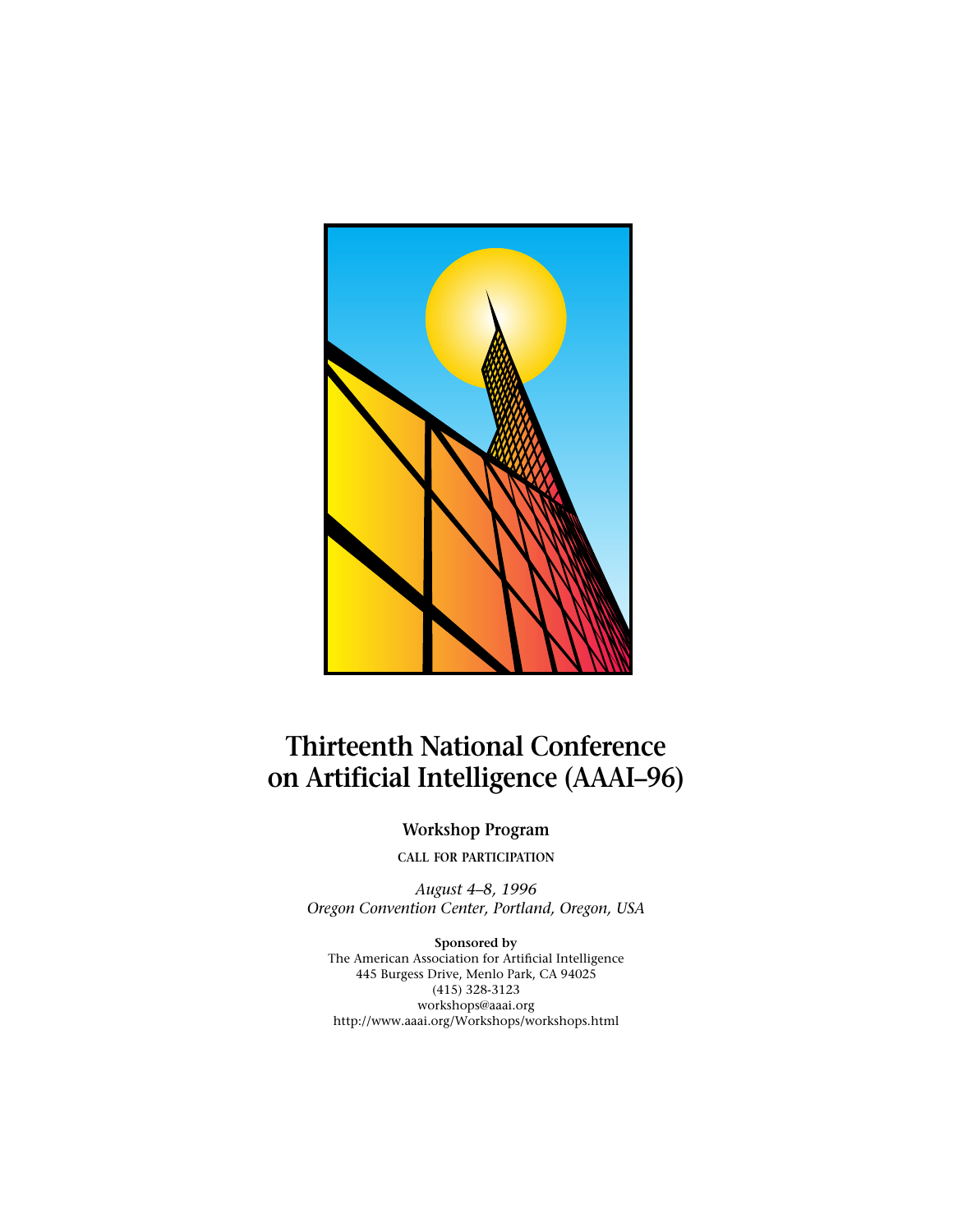## **1996 AAAI Workshops**

AAAI is pleased to present the AAAI–96 Workshop Program. Workshops will be held Sunday, August 4 and Monday, August 5, 1996, at the Oregon Convention Center. Exact locations and dates for the workshops will be determined in early spring. The AAAI–96 Workshop Program includes fourteen workshops covering a wide range of topics in artificial intelligence. Participation at these workshops is by invitation from the workshop organizers. Workshops are one day unless noted otherwise in the individual description. Each workshop is limited to approximately 25 to 50 participants. Workshops are free for technical registrants of AAAI–96. There is a \$125 registration fee for those attendees who do not register for AAAI–96. **All workshop attendees must preregister for the workshops.** Workshop working notes will be distributed onsite for participants only, and may be available after the conference as technical reports.

#### **Submission Requirements**

Submission requirements vary for each workshop, but the key deadlines are uniform for all. Submissions for all workshops are due to the organizers on March 18, 1996. Workshop organizers will notify submitters of acceptance by April 15, 1996. Camera-ready copy is due back to workshop organizers by May 13, 1996.

Please mail your submissions directly to the chair of the individual workshop according to their directions. *Do not* mail submissions to AAAI. For further information about a workshop, please contact the chair of that workshop.

### **AAAI–96 Workshop Chair**

Subbarao Kambhampati Arizona State University rao@parichaalak.eas.asu.edu

#### **Contents**

- Agent Modeling / 3
- AI in Agriculture and Natural Resources / 4
- Computational Cognitive Modeling: Source of the Power / 5
- Detecting, Repairing, and Preventing Human-Machine
- Miscommunication / 6
- Entertainment and AI/A-Life / 8
- Integrating Multiple Learned Models for Improving and Scaling Machine Learning Algorithms / 9
- Intelligent Adaptive Agents / 11
- Internet-Based Information Systems / 12
- Knowledge-Based Document Planning / 13
- Modeling and Reasoning with Function / 14
- Spatial and Temporal Reasoning / 15
- Structural Issues in Planning and Temporal Reasoning / 16
- Theories of Action, Planning and Control: Bridging the Gap / 17
- Validation and Verification of Knowledge Based Systems and Subsystems / 18

### **Deadlines**

| March 18:             | Submissions due        |
|-----------------------|------------------------|
| April 15:             | Author notification of |
|                       | acceptance             |
| May 13:               | Camera-ready copy due  |
| August 4-5: Workshops |                        |
|                       |                        |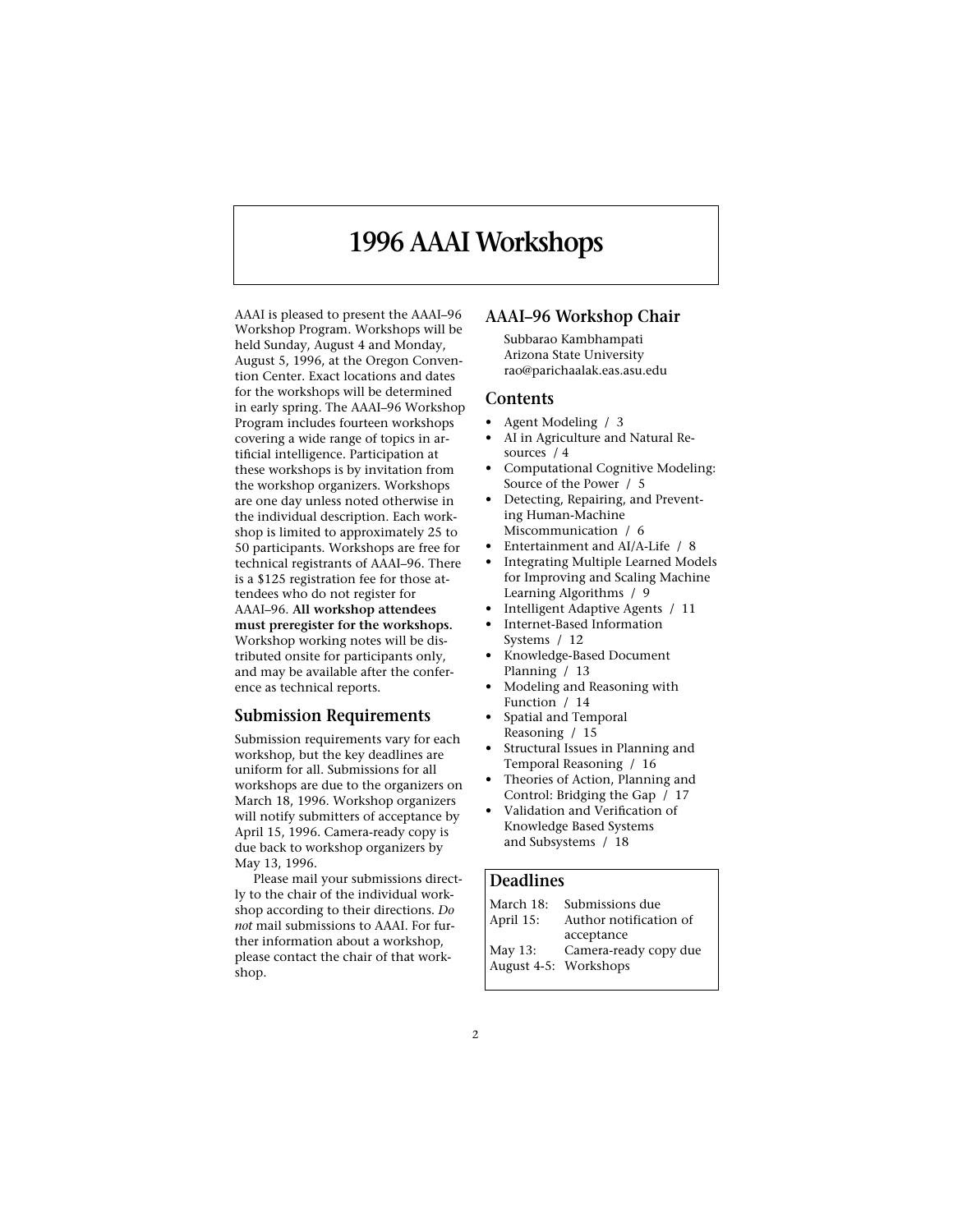## **Agent Modeling**

The study of issues arising in building agents competent in interacting with other agents has played a central role in much of AI research. Agent modeling the capability of modeling and reasoning about other agent's knowledge, beliefs, goals, and actions—is central to intelligent interaction. This capability is being addressed in a variety of research areas, including distributed AI and multi-agent systems, natural language discourse, plan recognition, intelligent tutoring and user interfaces, as well as in related areas, such as game theory and psychology. Added impetus to this work comes from the recent explosion of work on agents in interactive simulation and software environments, which bring with them new concerns for agent modeling for collaboration and competition.

This workshop is intended to bring together researchers working in all areas related to the theoretical and practical aspects of agent modeling. Topics of concern include, but are not limited to:

- What paradigms and theories should the modeling be based on? Should it be logical, knowledge-theoretic, decision-theoretic, game-theoretic?
- What level of modeling is appropriate for different tasks? Is treating agents in terms of knowledge, beliefs and desires always better? Can they be treated as simple mechanisms?
- Are the models considered in game theory or psychology useful in AI applications?
- How do concerns of real-time performance and reactivity in the synthetic simulation environments affect agent modeling?
- What are the implications of various

approaches to modeling for communication?

• How can agents learn models of other agents?

#### **Submissions**

Please submit a ten-page write-up (12 point font) in PostScript, text format via e-mail. If this is not possible, please send four hard copies to: Milind Tambe Information Sciences Institute University of Southern California 4676 Admiralty Way Marina del Rey, CA 90292 tambe@isi.edu.

#### **Organizing Committee**

Milind Tambe (Cochair), Information Sciences Institute, USC (tambe@isi.edu); Piotr Gmytrasiewicz (Cochair), University of Texas at Arlington (piotr@cse.uta.edu); Sandra Carberry,University of Delaware; Ed Durfee, University of Michigan; Lewis Johnson, Information Sciences Institute, USC; Charles Rich, Mitsubishi Electric Research Laboratories; Sandip Sen, University of Tulsa; Candy Sidner, Lotus Corporation; and Katia Sycara, Carnegie Mellon University.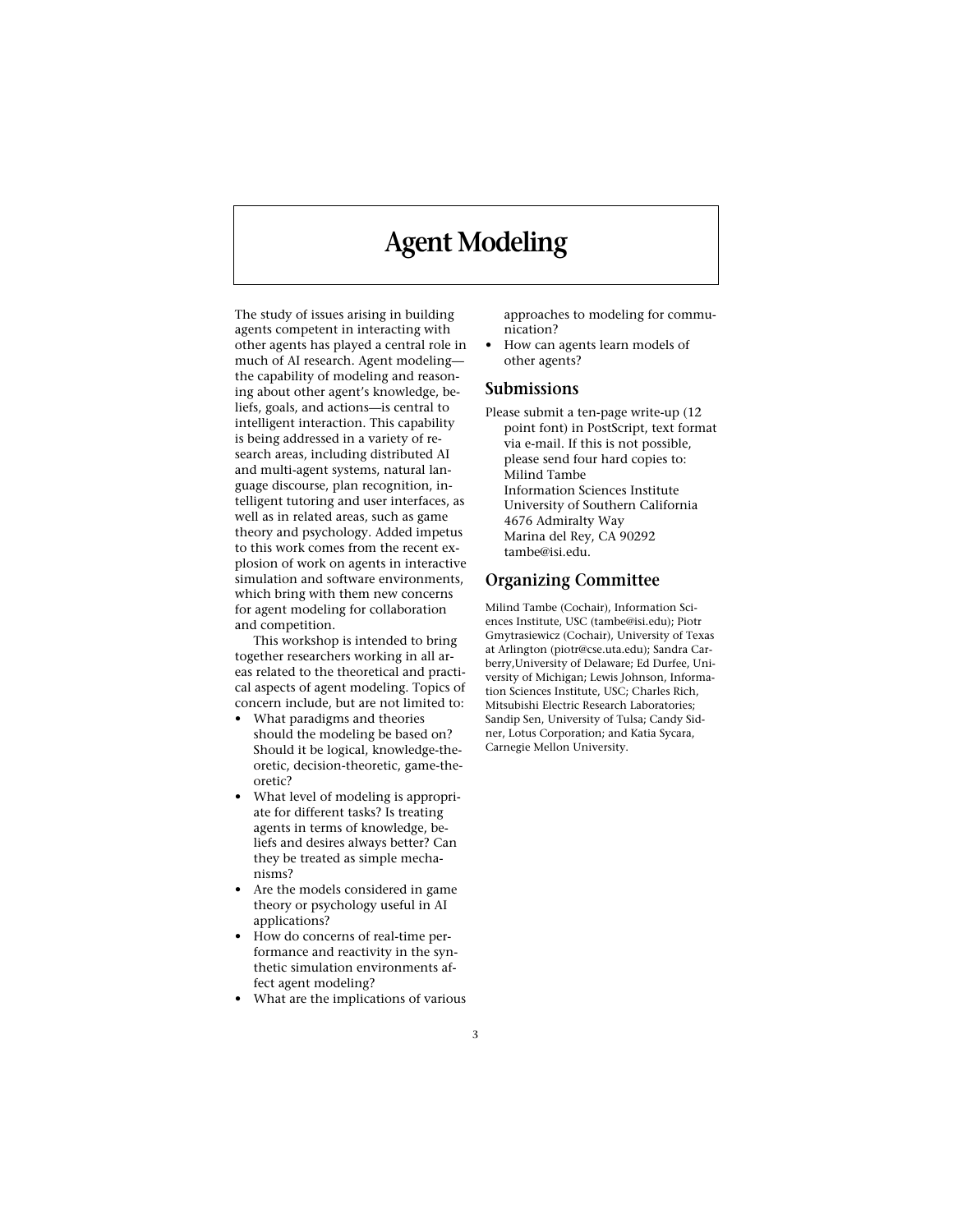# **AI in Agriculture & Natural Resources**

This workshop will cover innovative research in the application of AI to the areas of natural and agricultural resource management. The scope of the problem domain includes the management and utilization of agroecosystems (i.e., farms) and natural ecosystems (e.g., forests, watersheds, recreational areas). The rule-based expert system paradigm alone is inadequate for many of the problems facing resource managers. Natural and agricultural ecosystems are extremely complex. Often, management is toward multiple, and at times conflicting, objectives, and the knowledge required to do a creditable management job tends to be multi-disciplinary. In the face of these problems, researchers are investigating the application of more advanced AI techniques, and the integration of multiple software technologies (e.g., simulation modeling, geographic information and database management systems) with AI methodologies. This workshop will provide a forum for the discussion of these issues, and a venue for the interaction between researchers in the field.

The preliminary format of the workshop is two days, with 10-15 presentations, including discussion periods. Workshop participation will be limited to approximately 50 individuals.

#### **Submissions**

Individuals interested in making a presentation should submit an extended abstract (no more than 2 pages) of the proposed talk. Although all submissions will be considered, special consideration will be given to subjects that move beyond the application of rulebased techniques. Appropriate topics include model-based reasoning, uncertainty, reasoning with spatial knowledge, case-based reasoning, neural-networks, planning, integration and philosophical issues.

Persons desiring to participate, but not give a presentation, should submit a shorter abstract (a page or less) describing their research and/or interest in the subject area.

Submissions should be sent in hardcopy form or by e-mail to:

Richard L. Olson USDA-ARS P.O. Box 5367 Mississippi State, MS 39762-5367 (601)324-4367 olson@csrumsu.ars.ag.gov

If you wish to be included in the working notes distributed to participants at the workshop, you must supply camera-ready copy to Richard Olson by May 13.

### **Organizing Committee**

Richard Olson (Cochair), USDA Agricultural Research Service, Mississippi State University (olson@csrumsu.ars.ag.gov); Nicholas Stone (Cochair), Department of Entomology, Virginia Tech (nick@vt.edu); Douglas K. Loh, Range Science Department, Texas A&M University; John Roach, Department of Computer Science, Virginia Tech.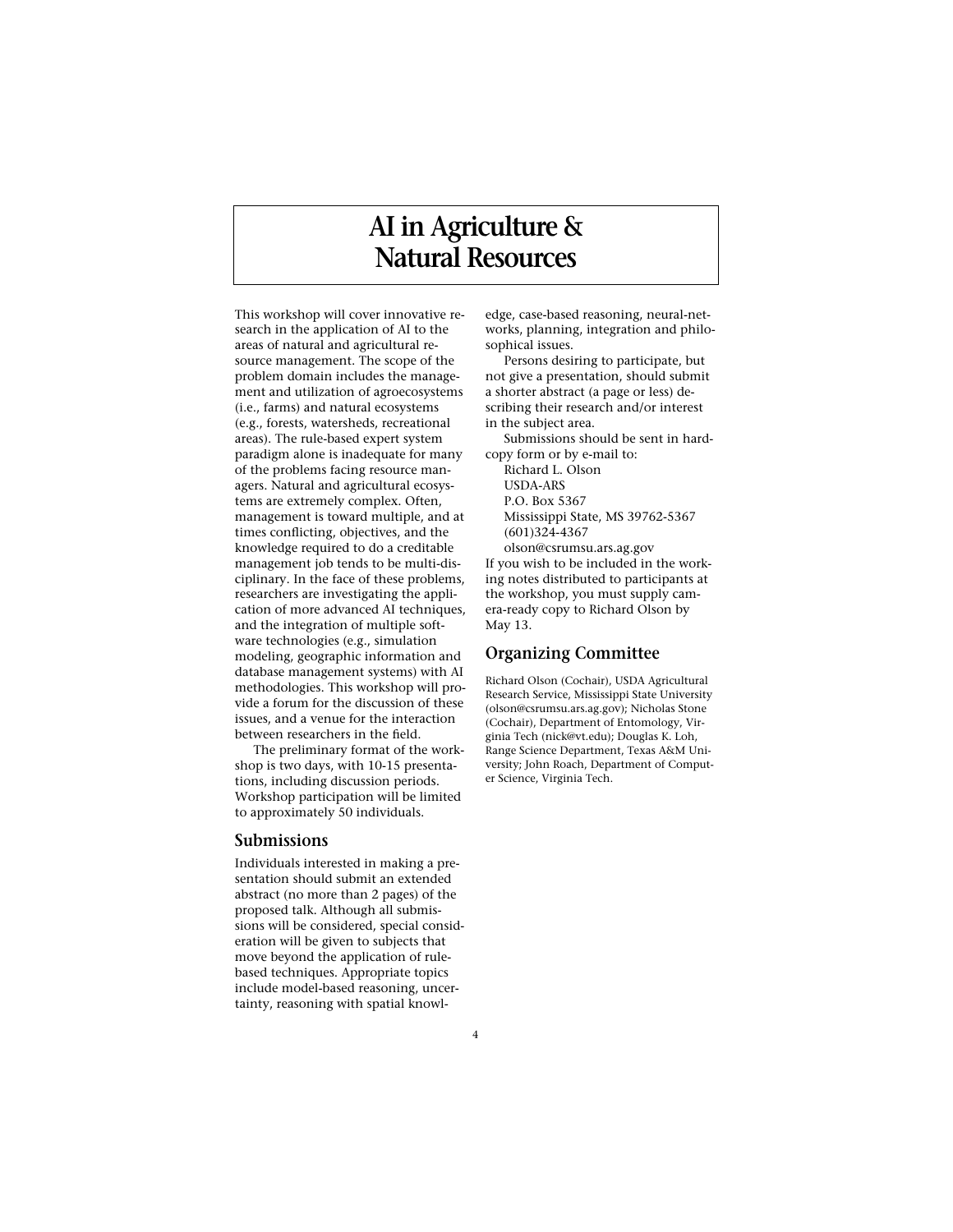# **Computational Cognitive Modeling: Source of the Power**

Computational models for various cognitive tasks, such as language acquisition, skill acquisition, and conceptual development, have been extensively studied by cognitive scientists, AI researchers, and psychologists.

We attempt to bring researchers from different backgrounds together, and to examine how and why computational models (connectionist, symbolic, or others) are successful in terms of the source of power. The possible sources of power include:

- Representation of the task;
- General properties of the learning algorithm;
- Data sampling/selection;
- Parameters of the learning algorithms.

The workshop will focus on, but not be limited to, the following topics, all of which should be discussed in relation to the source of power:

- Proper criteria for judging success or failure of a model.
- Methods for recognizing the source of power.
- Analyses of the success or failure of existing models.
- Presentation of new cognitive models.

### **Submissions**

Potential presenters should submit a paper (maximum 12 pages, 12 point font). We strongly encourage e-mail submissions of text/postscript files; or you may also send 4 paper copies to one workshop cochair:

Charles Ling (Cochair) Department of Computer Science University of Hong Kong Hong Kong ling@csd.uwo.ca (on leave)

Ron Sun (Cochair) Department of Computer Science University of Alabama Tuscaloosa, AL 35487 rsun@cs.ua.edu Researchers interested in attending the workshop only should send a short description of interests to one cochair by deadline.

The workshop will consist of invited talks, presentations, and a poster session. All accepted papers will be included in the workshop working notes.

### **Organizing Committee**

Charles Ling (Cochair), University of Hong Kong (ling@csd.uwo.ca); Ron Sun, University of Alabama (rsun@cs.ua.edu); Pat Langley, Stanford University (langley@flamingo.stanford.edu); Mike Pazzani, UC Irvine (pazzani@super-pan.ics.uci.edu); Tom Shultz, McGill University (shultz@psych.mcgill.ca); Paul Thagard, University of Waterloo (pthagard@watarts.uwaterloo.ca); and Kurt Van-Lehn, University of Pittsburgh (vanlehn+@pitt.edu).

This call for papers can also be found on the world wide web at http:// www.csd.uwo.ca/faculty/ling.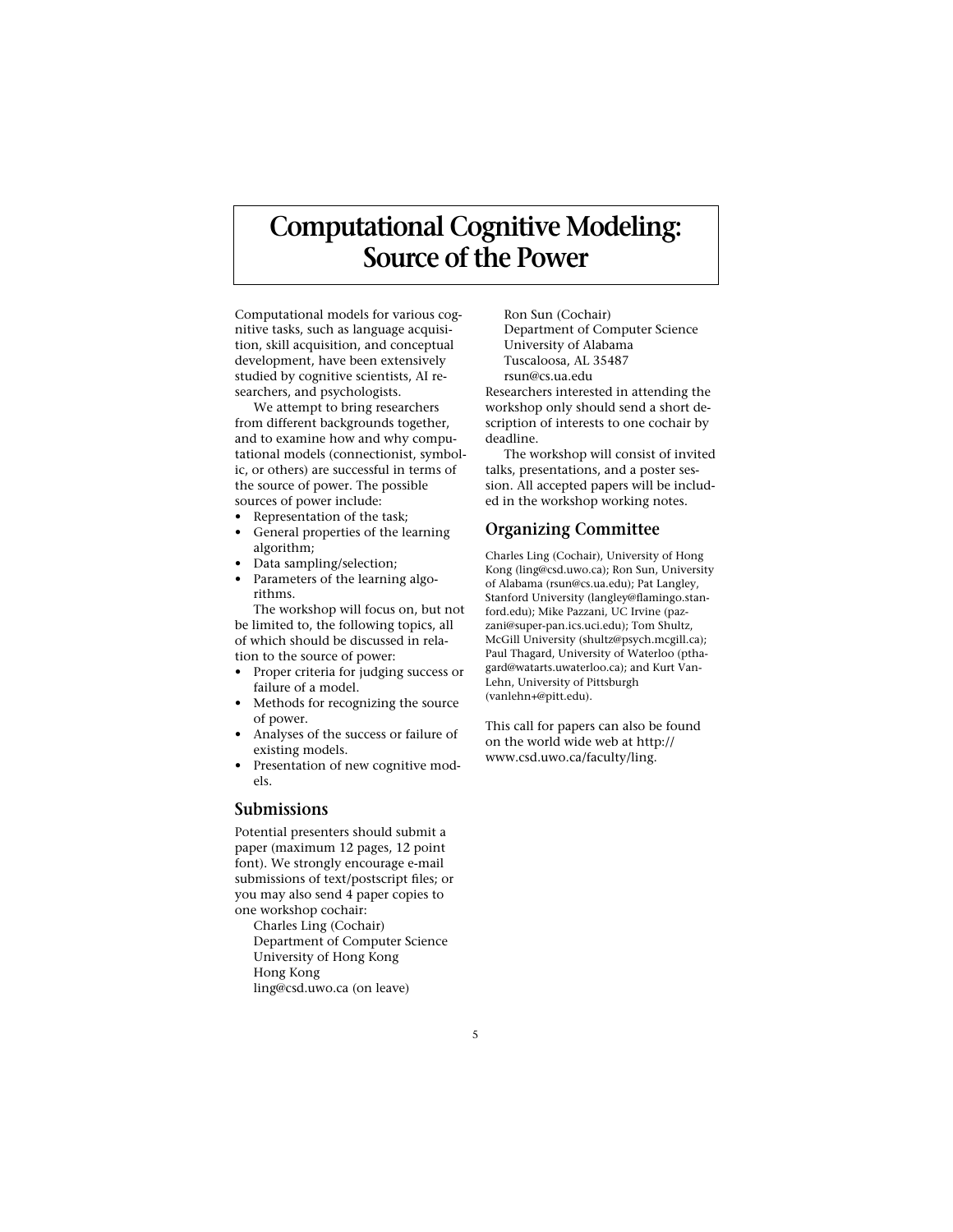# **Detecting, Repairing, & Preventing Human-Machine Miscommunication**

Any system that communicates must be able to cope with the possibility of miscommunication—including misunderstanding, non-understanding, and misinterpretation:

In *misunderstanding,* one participant obtains an interpretation that she believes is complete and correct, but which is, however, not the one that the other speaker intended her to obtain.

In *nonunderstanding,* a participant either fails to obtain any interpretation at all, or obtains more than one interpretation, with no way to choose among them.

In *misinterpretation,* the most likely interpretation of a participant's utterance suggests that their beliefs about the world are unexpectedly out of alignment with the other's.

All three forms of miscommunication can eventually lead to repair in a dialogue; however, misinterpretations and nonunderstandings are typically recognized immediately, whereas a participant is not aware, at least initially, when a misunderstanding occurs. Additionally, misinterpretation can be a source of misunderstanding.

Successful communication requires that participants share considerable knowledge. For example, they must share some knowledge about the state of their interaction and about the physical and social situation in which they are communicating. Knowledge of their interaction includes the current topic under discussion (often a shared task), the focus of attention, and the relevance of each utterance to the previous interaction. In practice, no two participants start with an identical understanding of their task or of the situation—nor can they take the time to identify and resolve discrepancies be-

forehand. As a result, participants must be prepared to handle miscommunication during dialogue.

Research related to achieving robust interaction is an important subarea in artificial intelligence. Early work concerned the correction of spelling or grammatical errors in a user's utterance so that the system could more easily match them against a fixed linguistic model; work has also been done in the area of speech recognition, attempting to find the best fit of a sound signal to legal sequences of linguistic objects. Other systems have attempted to detect misconceptions in the user's model of the domain of discourse. All of these approaches have assumed that the system's model is always correct. More recently, researchers have been looking at detecting and correcting errors in the system's model of an interaction. This work includes research on speech repairs, miscommunication, misunderstanding, non-understanding, and related work in planning, such as plan misrecognition and plan repair.

The focus of this workshop is to bring together researchers interested in developing theoretical models of robust interaction or in designing robust systems. Topics of interest include, but are not limited to, the following:

- Theories that delineate what knowledge must be represented, how it will be obtained and updated, and how responsibility for achieving robustness might be distributed among the interactants.
- Strategies for identifying *potential* causes of breakdowns, such as ambiguities, misconceptions, and plan misrecognition, in order to avert miscommunication.
- Strategies for identifying symptoms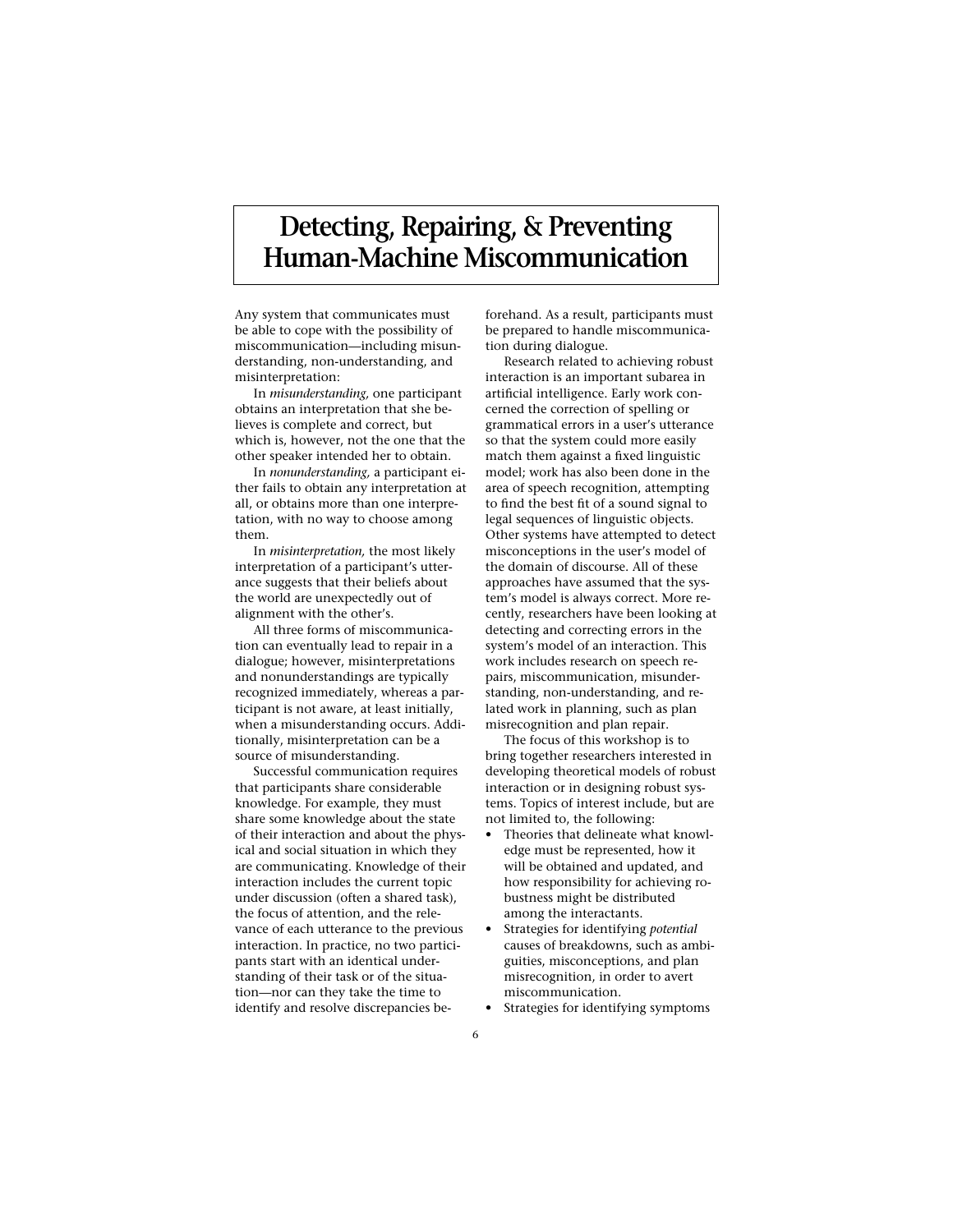of *actual* breakdowns, such as deviations from expected behavior, unresolvable ambiguities, and speech errors.

- Techniques for correcting errors in interpretation that have been used in other areas of AI, such as plan recognition and computer vision, and in related areas, such as humancomputer interaction and multimedia.
- Approaches to minimizing and correcting miscommunication in tutoring systems and education.
- Empirical data regarding the occurrence of miscommunication and approaches to robust communication that derive from empirical methods.
- Research in knowledge representation that would be useful in detecting, repairing, and preventing miscommunication.

We solicit papers that explore these issues, and papers that discuss implementations of solutions to the problems of detecting, repairing, and preventing human-machine miscommunication. Papers submitted to the workshop should address these topics explicitly. As AAAI procedures require, participation will be limited to 65.

#### **Submissions**

Submit an extended abstract. Abstracts should not exceed 10 pages, exclusive of references, in 12 point, doublespaced text, with one-inch margins. We strongly encourage electronic submissions, either plain text or postscript. E-mailed submissions should be emailed to mcroy@cs.uwm.edu with a subject heading "Attention: AAAI MNM". In the event that electronic submission is not possible, send 6 copies to:

Susan McRoy Attention: AAAI MNM Workshop Computer Science Department University of Wisconsin, Milwaukee 3200 North Cramer Street, EMS Room 503 Milwaukee, WI 53211 (414) 229—6695 (414) 229—6958 (fax) This call for papers can be found on the world wide web at

http://www.cs.uwm.edu/faculty/mcroy/ mnm.html

### **Organizing Committee**

Susan McRoy (chair), University of Wisconsin—Milwaukee (mcroy@cs.uwm.edu); Brad Goodman, Mitre Corporation (bgoodman@linus.mitre.org); Susan Haller, University of Wisconsin—Parkside (haller@cs.uwp.edu); Graeme Hirst, University of Toronto (gh@cs.toronto.edu); Kathleen McCoy, University of Delaware (mccoy@louie.udel.edu); Ronnie Smith, East Carolina University (rws@math1.math.ecu.edu); and David Traum, TECFA, Universite de Geneve (David.Traum@tecfa.unige.ch).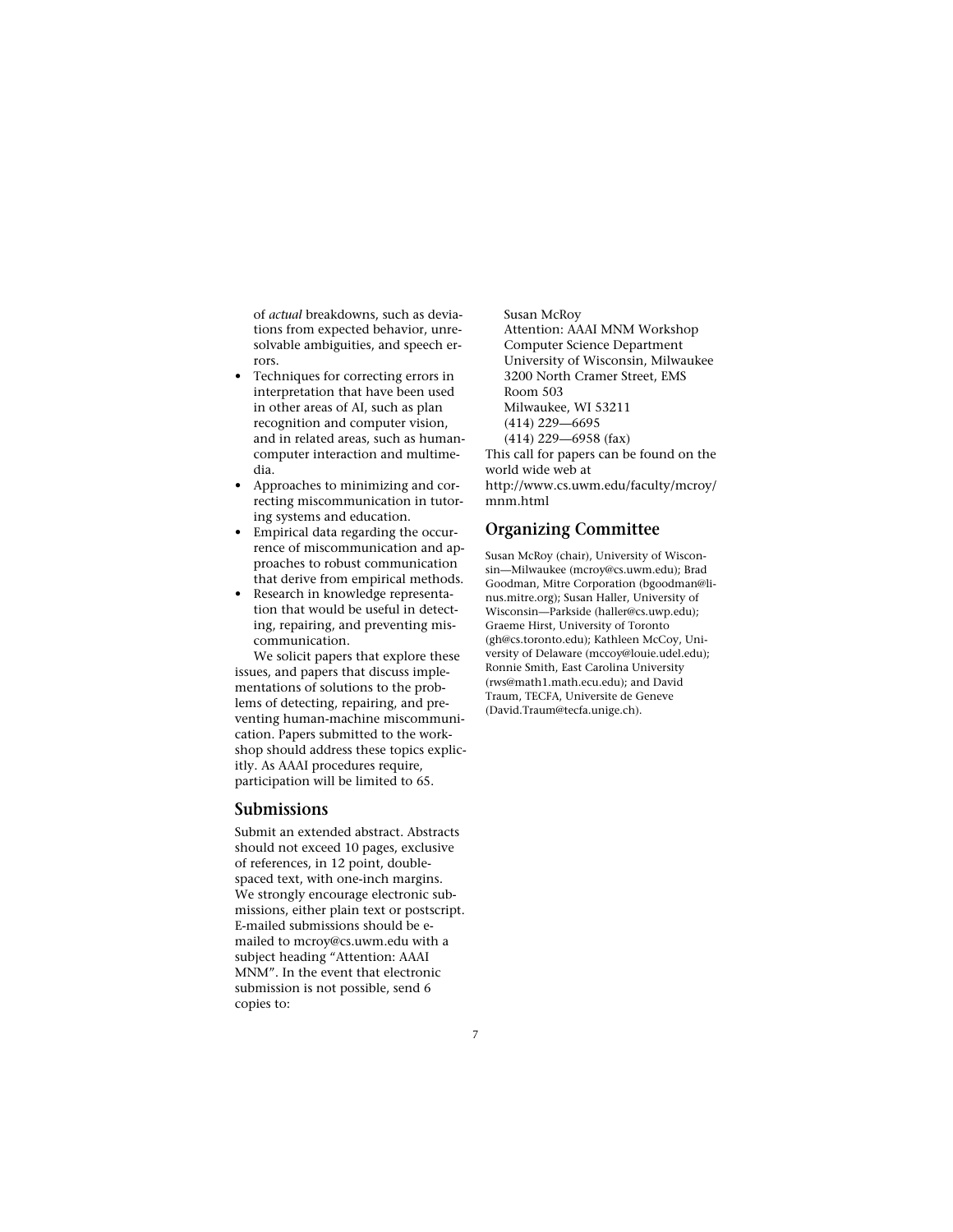## **Entertainment & AI / A-Life**

It is increasingly recognized that the entertainment industry will be one of the major industries in which the power of computing will play a key role. This is particularly evident when one observes the intense pace of collaborations, mergers, and corporate purchases at the boundary between entertainment and computing. The popular press has referred to this as "the merger of Hollywood and Silicon Valley."

For this merger to succeed in the long term, machines must become competent in entertainment industry tasks presently performed by humans. Automating such human tasks is an important new domain for AI research and development. This workshop focuses on the applications of artificial intelligence and artificial life technologies to entertainment.

By broadly soliciting papers in an area that has not been, in the past, a major concern of the AI community, we expect to draw an overall picture of AI and ALife opportunities in the entertainment industry. We also expect that information will be exchanged to facilitate active research in the area.

We welcome papers that clearly demonstrate use (including both actual use and ideas and proposals) of AI and ALife technologies to all areas of entertainment. We especially welcome reports on efforts to scientifically model fundamental artistic elements of entertainment. Topics include, but are not limited to:

- Film (movie, video, etc) production
- Cyberspace
- Computer graphics and animation
- Interactive fiction, simulated worlds, role playing games
- Video games
- Network-based games
- Virtual reality
- Autonomous systems and agents
- Interactive media
- Music, sound, and speech
- Drama and story-telling
- Robotics, animatronics
- Theme park applications The workshop format will consist of presentation of selected papers and invited talks followed by intensive discussions. A poster session will be organized if necessary.

#### **Submissions**

Please submit a detailed abstract (approximately 1,500 words) or a full paper (limited to 5,000 words). We prefer electronic submission of PostScript files if possible. (Files may be e-mailed to any member of the organizing committee.) Video tapes must be recorded in VHS-NTSC format. In the event that electronic submission is not possible, send three hard copies (and three video tapes) to:

Hiroaki Kitano (Chair) Sony Computer Science Laboratory 3-14-13, Higashi-Gotanda, Shinagawa, Tokyo, 141 Japan (+81) 3-5448-4380 Fax: (+81) 3-5448-4273 kitano@csl.sony.co.jp

### **Organizing Committee**

Hiroaki Kitano (Chair), Sony Computer Science Laboratory (kitano@csl.sony.co.jp); Joseph Bates, Carnegie Mellon University (joseph\_bates@cs.cmu.edu; Barbara Hayes-Roth, Stanford University (bhr@ksl.stanford.edu); Hitoshi Matsubara, Electrotechnical Laboratory (matsubar@etl.go.jp); and Alex Pentland, Media Lab, MIT (pentland@media.mit.edu).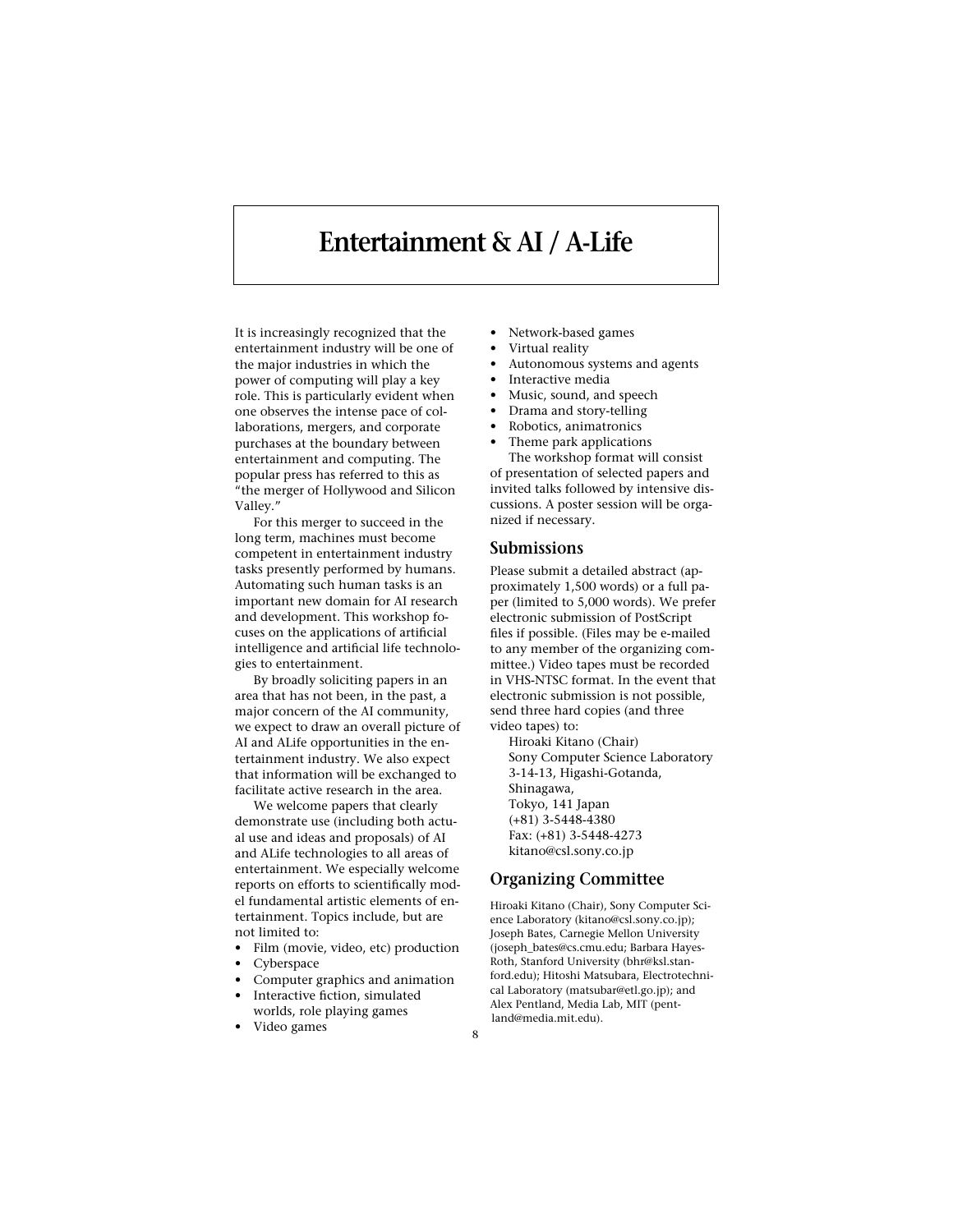### **Integrating Multiple Learned Models for Improving & Scaling Machine Learning Algorithms**

Most modern machine learning research uses a single model or learning algorithm at a time, or, at most, selects one model from a set of candidate models. Recently, however, there has been considerable interest in techniques that integrate the collective predictions of a set of models in some principled fashion. With such techniques, often the predictive accuracy and/or the training efficiency of the overall system can be improved, since one can "mix and match" among the relative strengths of the models being combined.

The goal of this workshop is to gather researchers actively working in the area of integrating multiple learned models, to exchange ideas and foster collaborations and new research directions. In particular, we seek to bring together researchers interested in this topic from the fields of machine learning, knowledge discovery in databases, and statistics.

Any aspect of integrating multiple models is appropriate for the workshop. However, we intend the focus of the workshop to be improving prediction accuracies, and improving training performance in the context of large training databases. More precisely, submissions are sought in, but not limited to, the following topics:

• Techniques that generate and/or integrate multiple learned models. In particular, techniques that do so by: 1) using different training data distributions (in particular by training over different partitions of the data) 2) using different output classification schemes (for example

using output codes) or 3) using different hyperparameters or training heuristics (primarily as a tool for

generating multiple models)

• Systems and architectures to implement such strategies. In particular: parallel and distributed multiple learning systems or multi-agent learning over inherently distributed data

### **Submissions**

Submit a short paper of not more than 2000 words detailing recent research results. The paper should include an abstract of not more than 150 words, and a list of keywords. Please include the name(s), e-mail address(es), address(es), and phone number(s) of the author(s) on the first page. The first author will be the primary contact unless otherwise stated.

Electronic submissions in PostScript or ASCII via e-mail are preferred. Three printed copies (preferrably double-sided) of your submission are also accepted. Please also send the title, name(s) and e-mail address(es) of the author(s), abstract, and keywords in ASCII via email. A paper need not be submitted to participate in the workshop, but space may be limited so contact the organizers as early as possible if you wish to participate.

The workshop format is planned to encompass a full day of half hour presentations with discussion periods, ending with a brief period for summary and discussion of future activities. Notes or proceedings for the workshop may be provided, depending on the submissions received.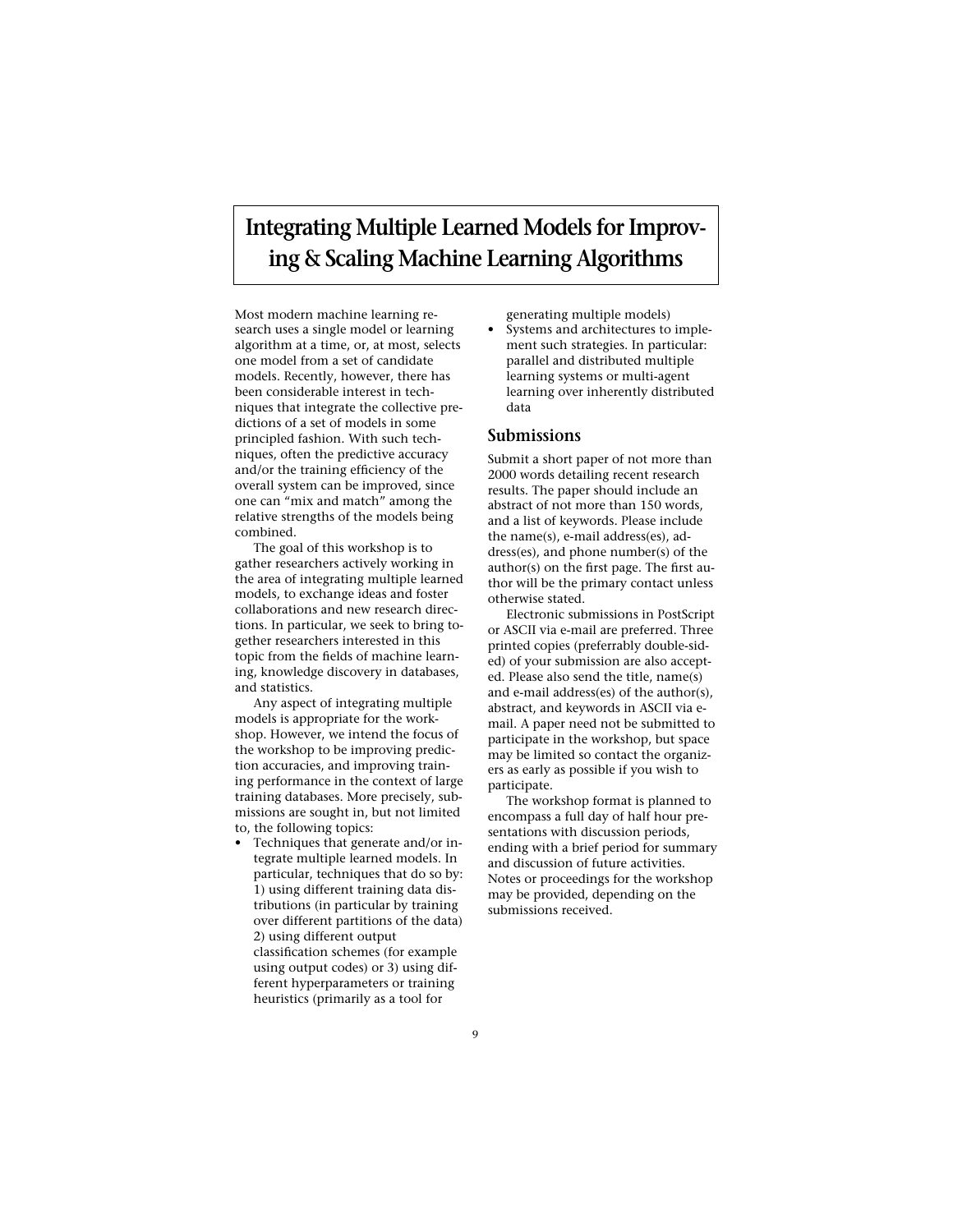Submissions and general inquiries should be sent to: Philip Chan IMLM Workshop Computer Science Florida Institute of Technology 150 West University Boulevard Melbourne, FL 32901-6988 407-768-8000 x7280 (x8062) 407-984-8461 (fax) imlm@cs.fit.edu

### **Organizing Committee**

Philip Chan, Florida Institute of Technology, (pkc@cs.fit.edu); Salvatore Stolfo, Columbia University (sal@cs.columbia.edu); and David Wolpert, Santa Fe Institute (dhw@santafe.edu).

Up-to-date workshop information is maintained on the world wide web at: http://www.cs.fit.edu/~imlm/ or http://cs.fit.edu/~imlm/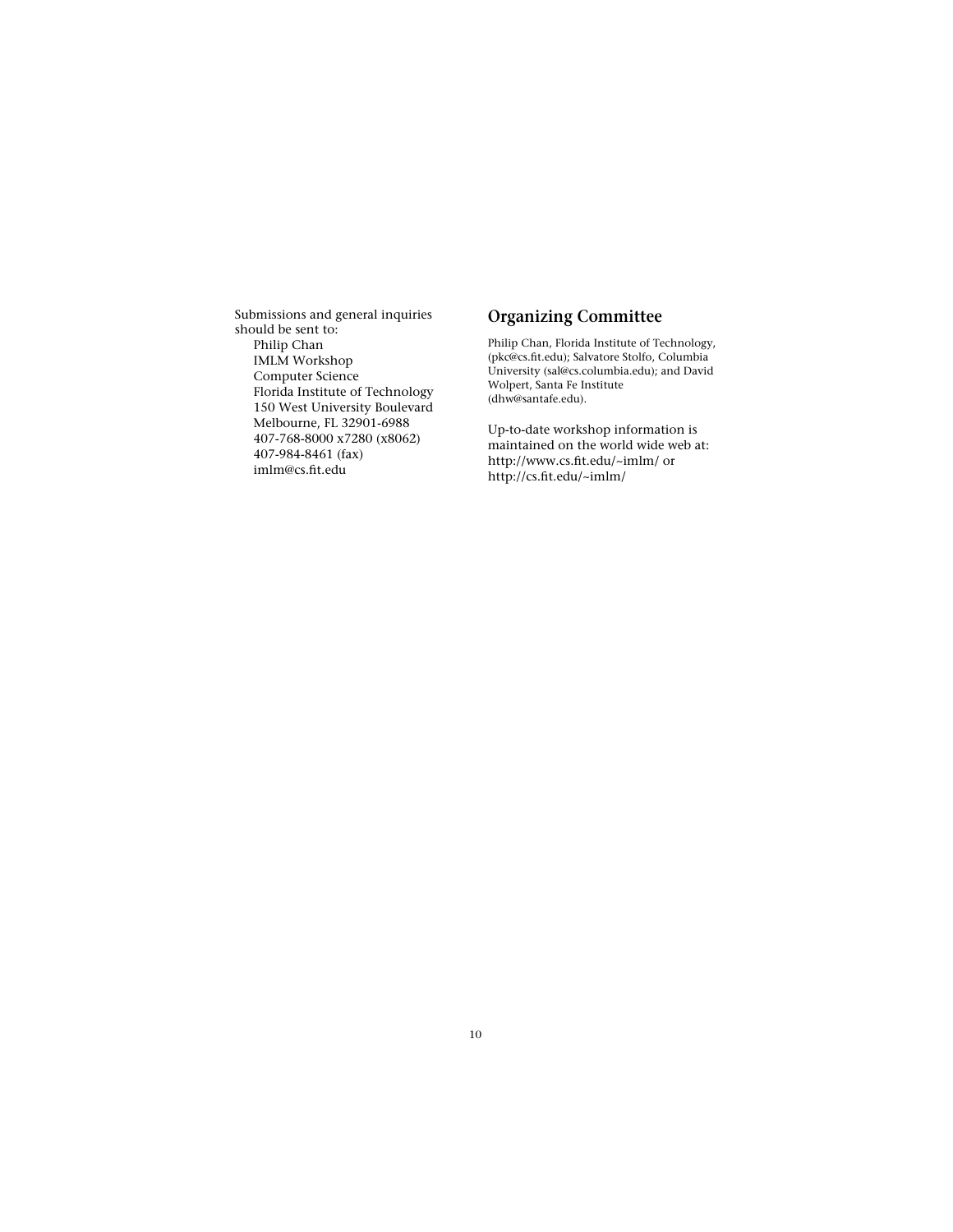## **Intelligent Adaptive Agents**

In recent years, researchers from different fields have pushed toward greater flexibility and intelligent adaptation in their systems. The development of intelligent adaptive agents has been rapidly evolving in many fields of science. Such systems should have the capability of dynamically adapting their parameters, improve their knowledgebase or method of operation in order to accomplish a set of tasks. This workshop will focus on intelligent adaptation and its relationship to other fields of interest.

Research issues that are of interest to the workshop include, but are not limited to:

- Analyzing the role of adaptation in planning, execution monitoring, and problem-solving
- Adaptive control in real-world engineering systems
- Analyzing the computational cost of adaptation versus system robustness
- Controlling the adaptive process (what is the strategy? what is needed?, what is expected?, etc.)
- Adaptive mechanisms in an open agent society

• Adaptation in distributed systems. This one-day workshop seeks high quality submission in these areas. Researchers interested in submitting papers should explain the adaptive process in light of one or more of the issues presented above. Papers with realworld applications are strongly encouraged.

### **Submissions**

Paper submissions should not exceed ten single-spaced pages, with 1 inch margins, 12-point font. The first page must only show the title, authors'

names, full surface mail addresses, fax number (if possible), e-mail addresses, short abstract (not exceeding 200 words), and a list of key words (up to 5). Electronic submissions are strongly encouraged and should be sent to the updated e-mail address specified in the workshop world-wide web page. Otherwise, contact the workshop chair for mailing arrangements: Ibrahim F. Imam

Machine Learning and Inference Laboratory George Mason University 4400 University Drive Fairfax, VA 22030-4444 iimam@aic.gmu.edu An extended version of the call for pa-

pers can be found at: http://www.mli.gmu.edu

/~iimam/aaai96.html

### **Organizing Committee**

Ibrahim Imam (Chair), George Mason University; Gerald DeJong, University of Illinois at Urbana-Champaign; Tim Finin, University of Maryland Baltimore County; Brian Gaines, University of Calgary, Canada; Diana Gordon, Naval Research Laboratory; Yves Kodratoff, Université de Paris Sud, France; Ryszard Michalski, George Mason University; Nigel Shadbolt, University of Nottingham, England; Reid Simmons, Carnegie Mellon University; Brad Whitehall, United Technologies Research Center; and Stefan Wrobel, GMD, Germany.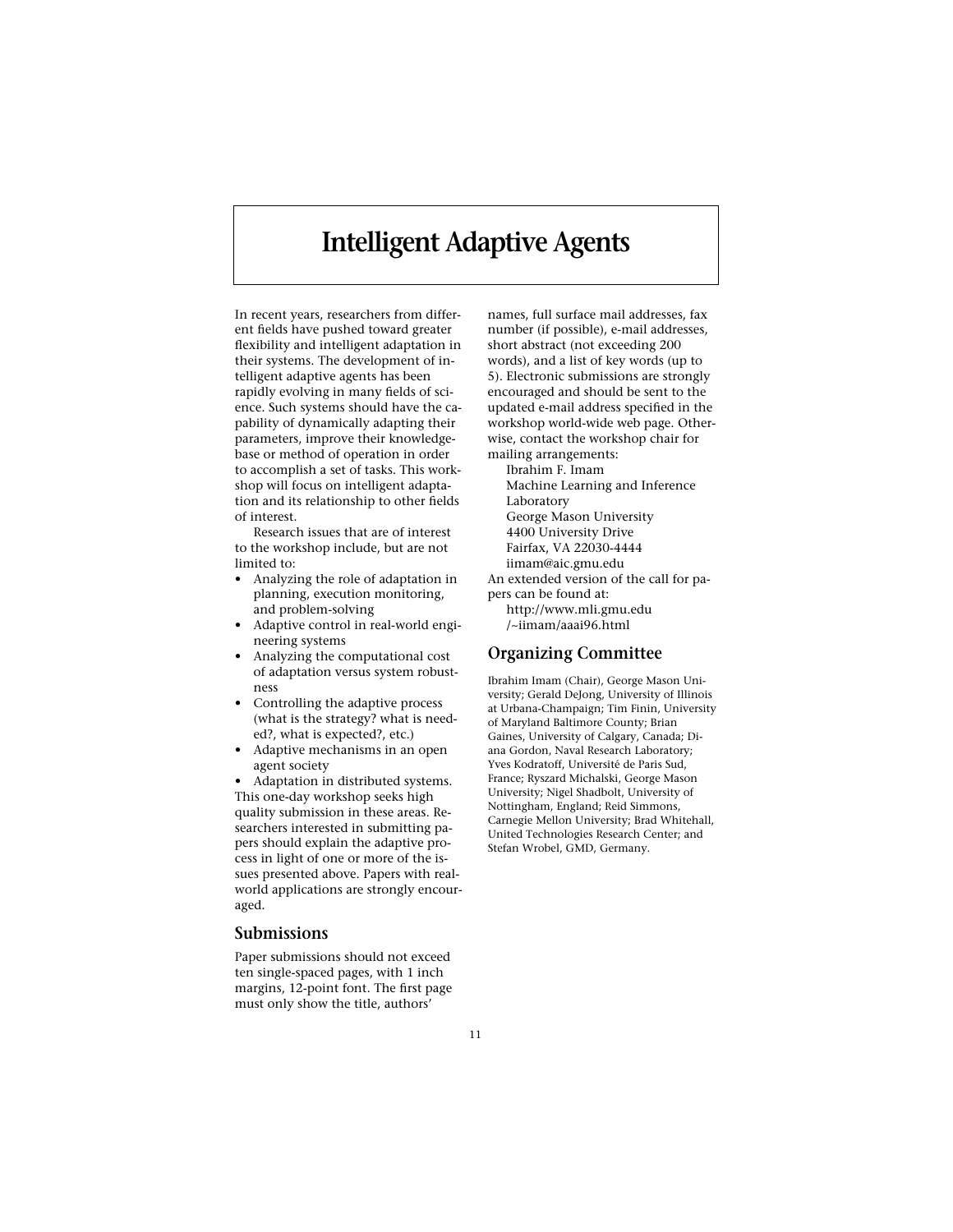## **Internet-Based Information Systems**

The volume and range of digitally stored information continues to expand. At the same time, the number of people who can use the Internet to access such information is growing dramatically. As a result, network-based systems for browsing, searching, and sharing information in text and other forms are beginning to play a major role in popular computing.

To become more useful and gain wider acceptance, information systems must engage users in dialogue-like interactions that lead to the satisfaction of users' information-seeking goals. The purpose of this workshop is to explore the future of Internet-based information systems. One theme of the workshop will be the use of interactive methods to overcome limitations in current approaches. We will examine relevant AI techniques and theories, discuss existing research results, and explore new ideas and future directions.

The workshop will consist of presentations, demonstrations, and discussion sessions. Participation is by invitation based on submissions; we expect around 50 attendants.

### **Submissions**

Submissions, not longer than 8 pages, are due by March 18, 1996. To submit, please send e-mail to amf@pdp.crl. sony.co.jp with an URL for a PostScript or HTML version of your submission. We encourage submissions that include a demonstration or video component.

Please submit to: amf@pdp.crl.sony.co.jp Alexander Franz Sony Research Center 6-7-35 Kitashinagawa Shinagawa-ku, Tokyo 141, Japan +81 (03) 5448-5635 Fax: +81 (03) 5448-6833 A full version of this call for papers, along with up-to-date information about the workshop, can be found at the workshop home page: http://www.cs.cmu.edu/~amf/iis96.ht ml

### **Organizing Committee**

Alexander Franz (Cochair), Sony Research Center (amf@pdp.crl.sony.co.jp); Hiroaki Kitano (Cochair), Sony Computer Science Lab (kitano@csl.sony.co.jp); John Leavitt, Lycos Inc. (jrrl@lycos.com); and Hideaki Takeda, Nara Advanced Institute of Science and Technology (takeda@is.aist-nara.ac.jp).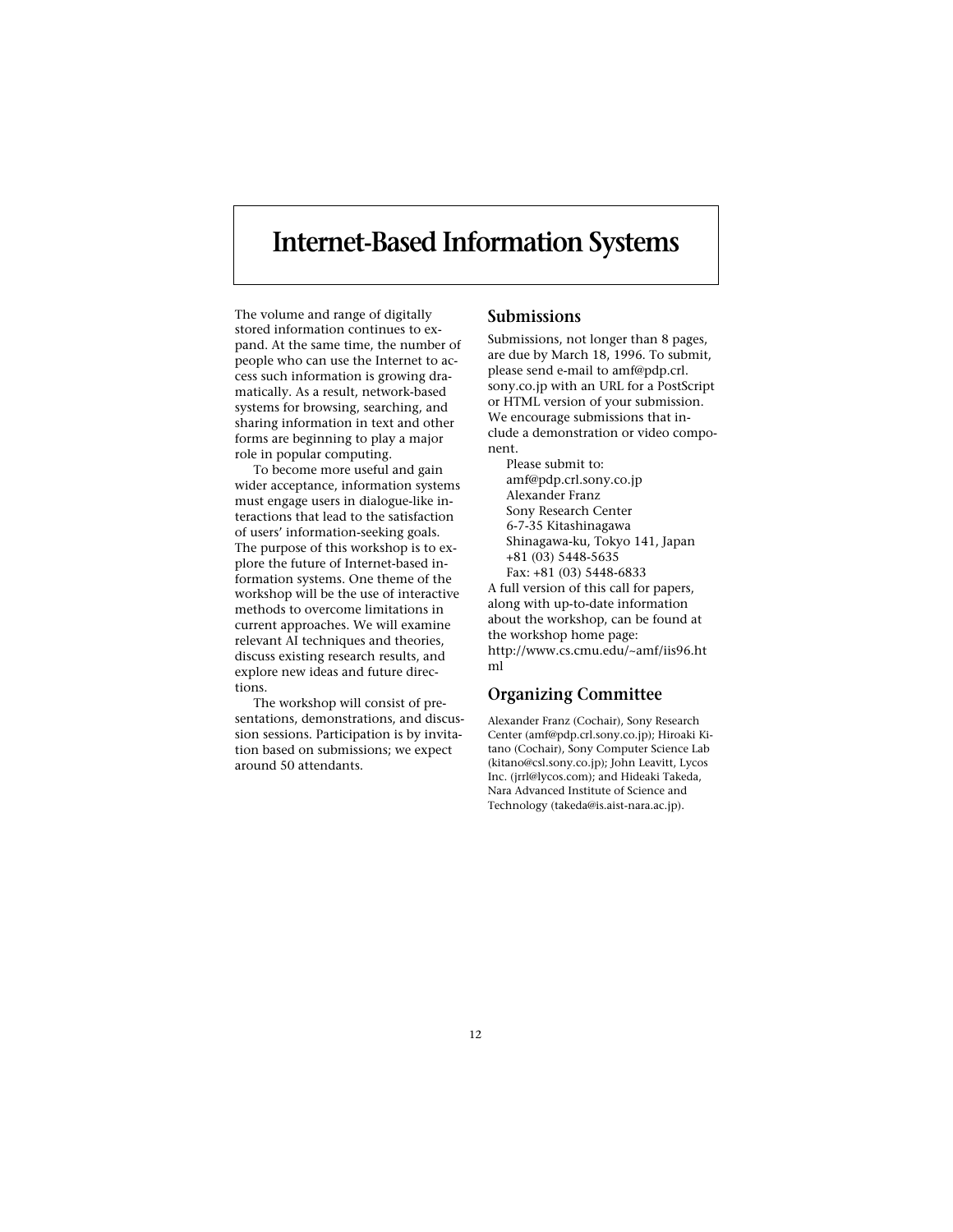# **Knowledge-Based Document Planning**

Document drafting is an important task for professionals in a wide variety of fields, including law, government, business, and software engineering. In each of these fields, document creation requires selection and configuration of textual and graphical elements to achieve illocutionary goals and to satisfy relevant content, structural, and stylistic constraints. Multi-modal documents combining text, graphics, and video offer additional representation and planning challenges.

Workers in various research areas, including automated legal reasoning, discourse analysis and generation, knowledge-based software engineering, expert systems design, and multimodal presentation planning have explored different approaches to knowledge-based document planning. The goal of this workshop is to bring together these diverse communities. Topics include:

- Applications of discourse planning techniques and models of argumentation to document creation
- Document indexing and reuse
- Management of document libraries and meta-documents
- Document design principles for text-based and multi-modal documents
- Self-documenting systems
- Multimodal document planning Sentential planning and lexical
- choice in document creation
- Vocabularies and structures for selfexplaining documents This one-day workshop will include

paper presentations, a poster session, and a panel discussion.

### **Submissions**

Submissions for those wishing to present may not exceed 12 pages and may be either hardcopy (5 copies) or electronic (PostScript or LaTeX). Those wishing to attend without presenting should submit a 2 page statement of interest. Submissions should be made to James Lester at the address below. For additional information, see http://www4.ncsu.edu/eos/users/l/leste r/public/doc-planning.html. James Lester Department of Computer Science North Carolina State University Box 8206 Raleigh, NC 27695-8206

lester@adm.csc.ncsu.edu (919) 515-7534 Fax: (919) 515-7896

### **Organizing Committee:**

Karl Branting (Cochair), University of Wyoming (karl@index.uwyo.edu); James Lester (Cochair), North Carolina State University (lester@adm.csc.ncsu.edu); Trevor Bench-Capon, University of Liverpool (tbc@compsci.liverpool.ac.uk); Eduard Hovy, USC/Information Sciences Institute (hovy@isi.edu); and Daniel Suthers, Learning Research and Development Center (suthers+@pitt.edu).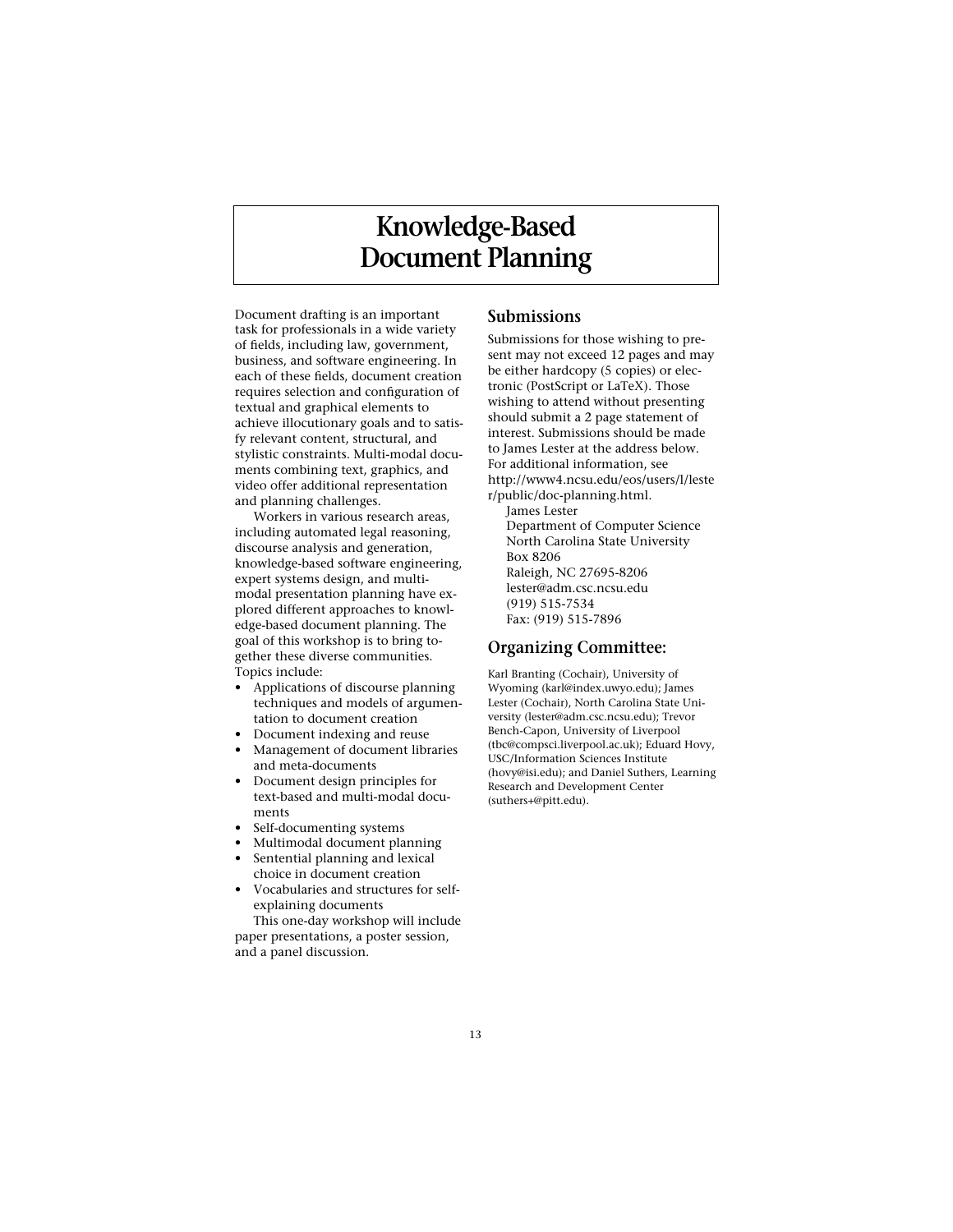## **Modeling & Reasoning with Function**

The emphasis on function in knowledge modeling and reasoning has become widespread in many problem solving research areas from the traditional diagnosis and design, to autonomous agents on the world wide web, to assisting in the recognition of objects by vision systems and facilitating text understanding for device descriptions. The effectiveness of such approaches relies on purpose-oriented organization of knowledge about processes and/or artifacts and the subsequent application of this knowledge to achieve a variety of reasoning goals.

This workshop will bring together practitioners in various areas for discussion of current issues, to assess organizing frameworks and terminologies, to evaluate specific models, and share current research results. Building on the success of workshops at AAAI–93, AAAI–94 and IJCAI–95, this event will concentrate on transforming the mutual understanding gained in the earlier workshops into a coherent approach that will allow us to define the notion of function in general research on problem solving and spur new activity in uncharted application areas.

The format for the workshop will include presentation of recent research results, panel presentations/discussions on unifying themes related to function as well as presentations/discussions on client-server implementation activity, software tools and methodologies. This one-day event will be limited to 50 participants.

### **Submissions**

Three types of submissions are possible: 1) a ten page research paper; 2) a two page abstract describing relevant research, list of publications and biosketch; or 3) a five page description of methodology, software tool and/or implementation activity.

Send five hard copies to: James K. McDowell Workshop Coordinator B100A Research Complex Engineering Michigan State University East Lansing, MI 48824-1326 (517) 353-5010 Fax (517) 432-1634 e-mail mcdowelj@cps.msu.edu

#### **Organizing Committee**

James K. McDowell (Chair), Michigan State University (mcdowelj@cps.msu.edu); Dean Allemang, Organon Motives, Inc. (dta@organon.com); Luca Chittaro, Universita di Udine, Italy (chittaro@dimi.uniud.it); Ashok K. Goel, Georgia Institute of Technology (goel@cc.gatech.edu); Jack Hodges, San Francisco State University (hodges@huckleberry.sfsu.edu); Amruth N. Kumar, Ramapo College of New Jersey (amruth@ultrix. ramapo.edu); Chris Price, University of Wales, UK (cjp@aber.ac.uk); Jon Sticklen, Michigan State University (sticklen@cpsmsu.edu); and Yasushi Umeda, University of Tokyo, Japan (umeda@guinness.t.u-tokyo. ac.jp).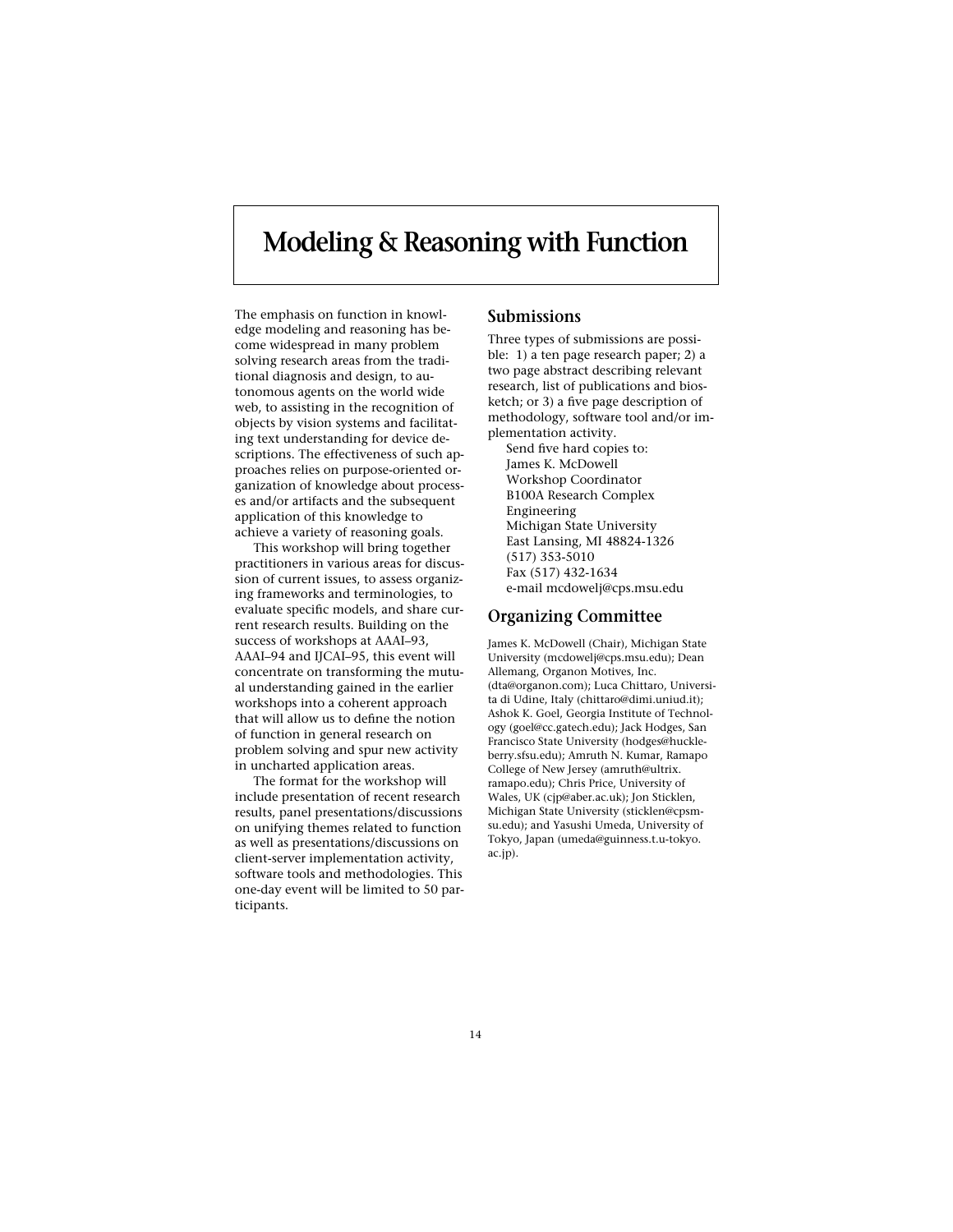# **Spatial & Temporal Reasoning**

AAAI and the organizers solicit participation in this workshop on spatial and temporal issues in representation and reasoning. Despite many obvious differences, techniques applied in both temporal and spatial aspects of problem domains are often very similar: constraint propagation, relation algebra, granularity control, and others. Even applications, such as planning and path finding, are often closely related.

The Workshop on Spatial and Temporal Reasoning focuses on major problems facing the developers and users of temporal and spatial models in all areas of AI and in computer science. The organizers seek to establish a solid space-time bridge among the researchers in disciplines where spatiotemporal issues are a key concern.

The opportunity for interaction and exchange among the participants will be maximized. Using a varied format of invited presentations, keynote address, panel, and open discussion, participants are expected to become involved in the discussion, potentially leading to new insights about the interfaces between space and time, AI and systems, and other related domains.

Around 40 participants will be selected to attend the workshop, contributing and participating in discussions. Accepted papers will be included in the workshop working notes to be distributed by AAAI. Screening will be based on reviews and relevance to the workshop goals, favoring papers incorporating a synthesis or spanning more than one traditional area (see description); a mix of views is sought.

### **Submissions**

Electronic submissions (sent to fanger@nsf.gov) are solicited in TeX, Latex, or PostScript format. The papers, starting with title, authors' names, addresses, phone and fax numbers, and email addresses, followed by keywords, and concluding with relevant bibliographic references, should fit on 4 to 10 single-spaced typewritten 8.5 x 11 inch pages, in the form of an extended abstract or complete research, survey, or position paper. Selection of participants will be based on relevance to the indicated focus of the workshop, clarity of the work submitted, and the

strength of the research. Please submit to: Frank D. Anger Computer Science Department University of West Florida

Mailing Address: 9813 Fox Rest Lane Vienna, VA 22181 (703) 306-1706 fax: 306-0474 fanger@nsf.gov

#### **Organizing Committee**

Frank Anger (Chair), NSF and Univeristy of Western Florida (fanger@nsf.gov); Hans W. Guesgen, University of Auckland (hans@cs.auckland.ac.nz); and Gerard Ligozat, LIMSI, Universite Paris XI (ligozat@limsi.fr).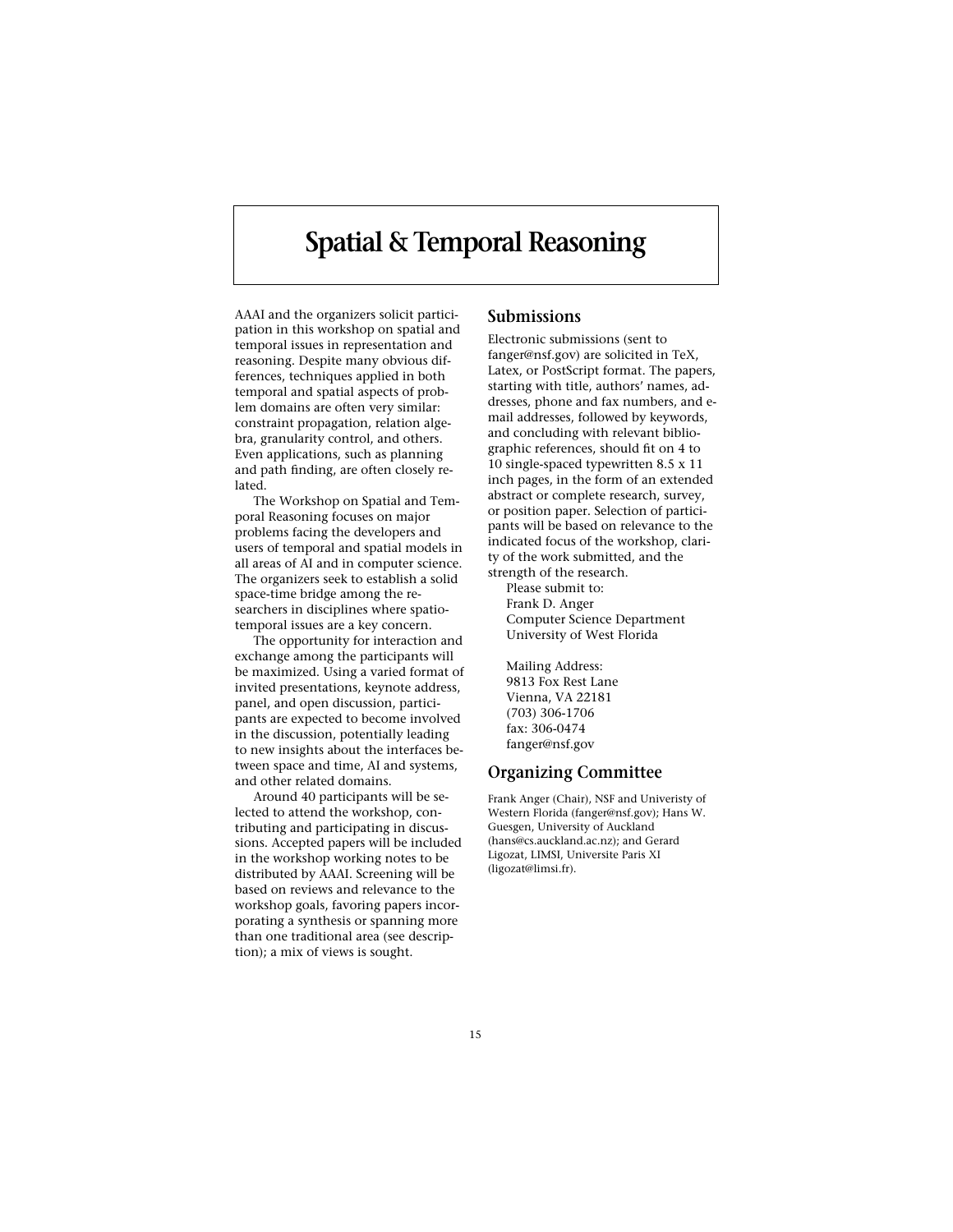# **Structural Issues in Planning & Temporal Learning**

Currently there appears to be a mismatch between theory and practice in planning and temporal reasoning. Theoretical results typically concern guarantees of correctness and analyses involving worst-case asymptotic complexity that pertain to precisely characterized classes of problems. Such results often do not reflect the experience of practitioners. Theoreticians and practitioners alike will tell you that we have a long way to go in understanding even the simplest of problems.

Planning and temporal reasoning impose structure in time and state. Many planning and temporal reasoning problems can be specified in terms of reachability in the state space determined by assignments to propositional fluents. There are other structural properties that can be characterized in terms of the dependencies among state variables (propositional fluents) and interactions among operators (mappings from states to states). This workshop is aimed at exploring the structural properties of planning and temporal reasoning problems in an attempt to tie theory and practice closer together. Topics include:

- Interpreting asymptotic complexity results
- Conducting large-scale empirical studies
- Structural properties and computational leverage
- Alternatives to worst-case, asymptotic complexity
- Relationship between planning and temporal reasoning

The workshop will be organized around short tutorials used to establish a common conceptual framework. These tutorials will be interspersed with focused discussions on specific

problems related to the issues introduced and motivated in the tutorials. Participation is by invitation only, and will be limited to approximately 35 people.

### **Submissions**

Those who wish to participate should send a statement of interest no longer than six pages. Electronic submissions are strongly encouraged. Submissions and questions regarding this workshop can be directed to:

Christer Backstrom Department of Computer and Information Science Linkoping University S-581 83 Linkoping. Sweden (+46) 13 282429 (+46) 13 282606 (fax) cba@ida.liu.se *(for electronic submissions)*

Thomas Dean Department of Computer Science Brown University 115 Waterman Street Providence, RI 02912 USA (401) 863-7645 (401) 863-7657 (fax) tld@cs.brown.edu *(for electronic submissions)*

### **Organizing Committee**

Christer Backstrom (Cochair), Linkoping University (cba@ida.liu.se); Tom Dean (Cochair), Brown University (tld@cs.brown. edu); Rina Dechter, University of California at Irvine (dechter@ics.uci.edu); and David McAllester, ATT Bell Laboratories (dmac@research att.com).

or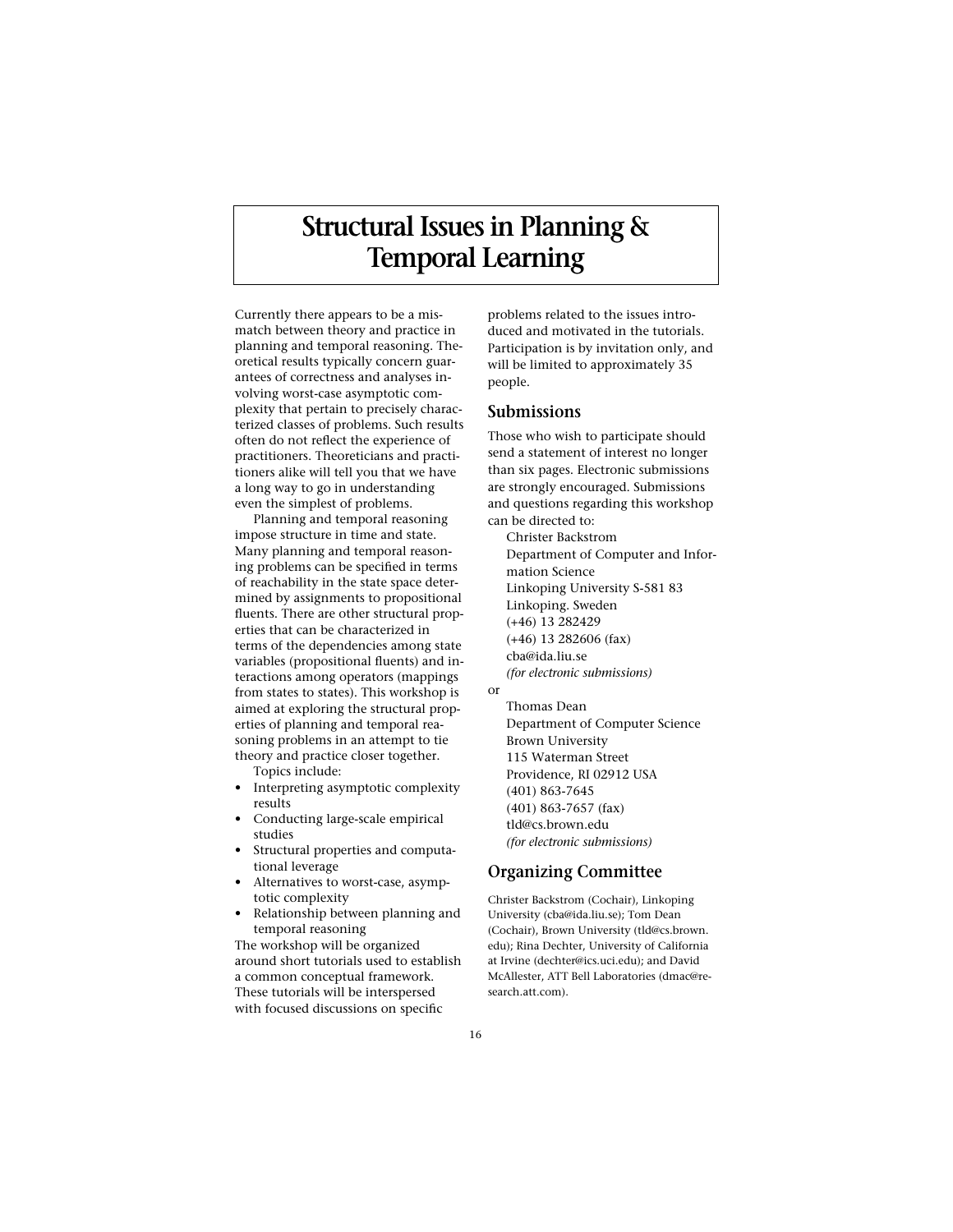# **Theories of Action, Planning, & Control: Bridging the Gap**

The goal of the workshop is to bring together active researchers in the areas of theories of actions, planning and control architectures to discuss and analyze the interrelation between these areas, and to accelerate the interaction between them.

Specific topics of interest are:

- Identification of features in theories of actions that make it possible to develop efficient planning algorithms
- Study of the relation between the inference methods associated with logical formalizations of a particular theory of action and planning algorithms for that theory
- Exploration of advantages and disadvantages of generate and test planners. (Some possible advantages are easy incorporation of domain knowledge, easy incorporation of non-standard goals such as maintaining the value of a fluent etc.)
- Incorporation of aspects related to control (such as: execution of actions, knowledge producing actions, actions that may fail, etc.) into theories of actions; and
- Other topics that relate to the interface between these areas.

The one and one-half day workshop will consist of tutorials, individual presentations and panel discussions.

### **Submissions**

Participants interested in presenting their work should send 4 copies of their paper (5000 words) or position paper (1500 words) to: Chitta Baral

Department of Computer Science University of Texas at El Paso El Paso, TX 79968 USA 915-747-6952/5030 (ph/fax)

(E-mail submissions in PostScript to chitta@cs.utep.edu are preferred.) Other interested participants should send a one page description of their research interest. Further information on this symposium and some papers related to this workshop can be found at http://cs.utep.edu/actions/aaai96.html.

### **Organizing Committee**

Chitta Baral, Fahiem Bacchus, Ray Reiter, and Paolo Traverso.

Steering and program committee

Michael Gelfond, Fausto Giunchiglia, Craig Knoblock, Ben Kuipers, Vladimir Lifschitz, Fangzhen Lin, Edwin Pednault, Sam Steel, and Qiang Yang.